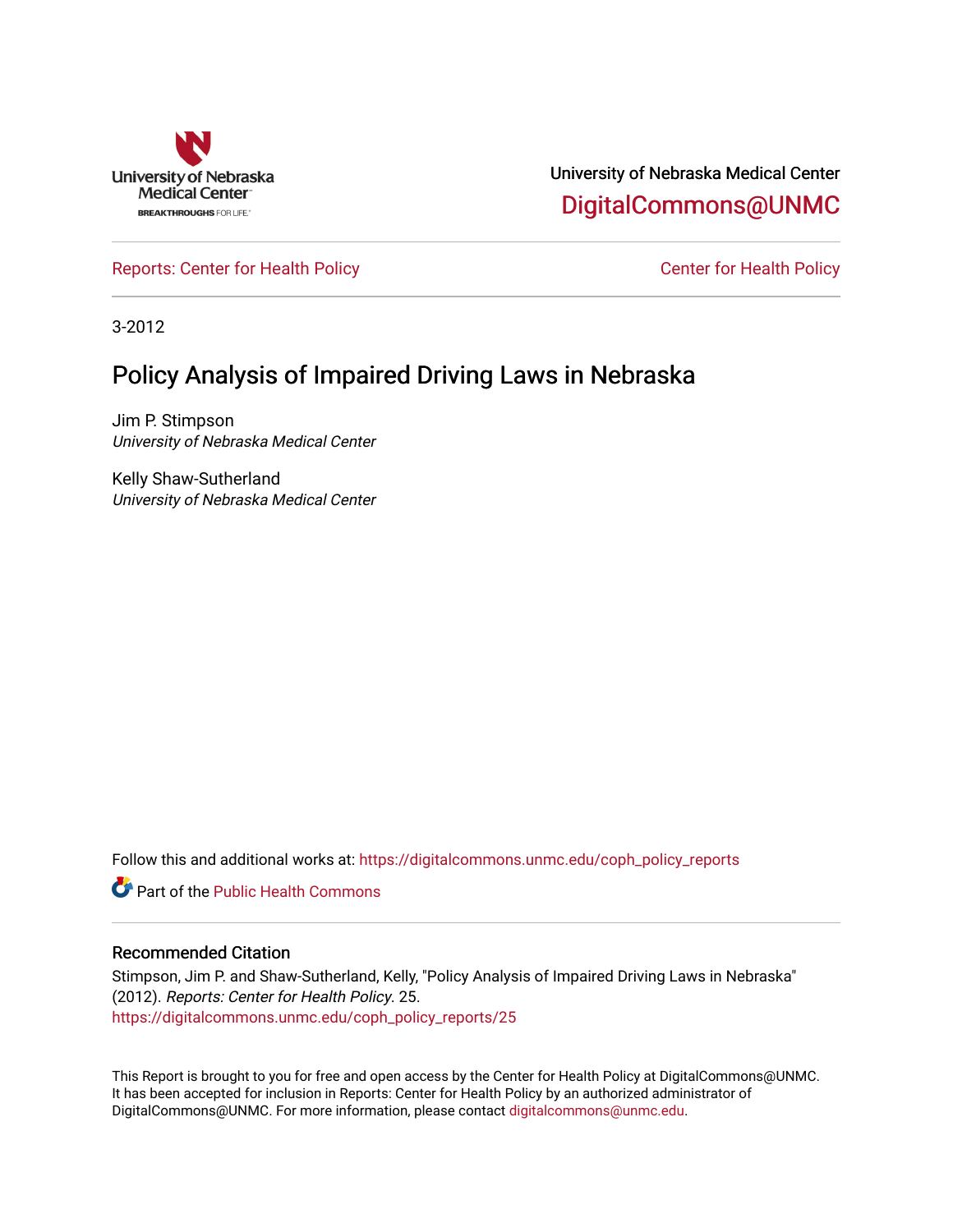

# Policy Analysis of Impaired Driving Laws in Nebraska

Jim P. Stimpson and Kelly Shaw-Sutherland

## **SUMMARY**

In Nebraska, motor vehicle crashes are the leading cause of injury death, and the second leading cause of injury-related hospitalization. More than a fourth of all motor vehicle deaths in Nebraska involved at least one alcohol-impaired driver. This brief provides a description of Nebraska alcohol-related statutes and regulations as of January 2011, and impaired driving policy recommendations based on the Nebraska Strategic Highway Safety Plan and recommendations of the Centers for Disease Control and Prevention.

## Overview of the Problem

In Nebraska, motor vehicle crashes are the leading cause of injury death, and the second leading cause of injury-related hospitalization.<sup>1</sup> Young drivers have the greatest likelihood of being involved in an alcohol-related crash, and motor vehicle crashes are the leading cause of injury death for Nebraska's children, and the fourth leading cause of injury-related hospital visits.<sup>2</sup> More than a fourth of all motor vehicle deaths in Nebraska involved at least one alcohol-impaired driver. $1$ 

The research indicates that attempts to solve the problem of impaired driving should carefully consider options at various levels of prevention.

Primary prevention efforts focus on reducing drinking levels, particularly on preventing persons from getting drunk in public, and have the strongest relationship with preventing impaired driving behavior. The focus of primary prevention efforts is on changing community norms about drinking by:

- Reducing consumption of alcohol through excise taxes
- Reducing retail availability of alcohol
- Monitoring alcohol serving and sales practices

Secondary prevention efforts focus on reducing the likelihood that a person who is intoxicated drives a vehicle. The research indicates this effort is less effective than primary prevention efforts because the person is already intoxicated. The focus of secondary prevention efforts is on changing community norms about drinking and driving by:

- Increasing the perceived risk of driving under the influence (DUI) enforcement
- Providing drug and alcohol treatment
- Providing alternative means of transportation home such as public transit, designated drivers, or free cab rides

Tertiary prevention efforts focus on persons who are driving while intoxicated, which research shows has the least impact on preventing alcoholrelated crashes. Tertiary prevention efforts focus on:

Arresting and punishing offenders

#### **Center for Health Policy**

**Mission:** Improving the public's health in Nebraska by generating and disseminating interdisciplinary research and objective analysis of health policies.

**UNMC Center for Health Policy** Maurer Center for Public Health 984350 Nebraska Medical Center Omaha, Nebraska 68198-4350

Ph: 402.552.7254 Fx: 402.559.9695 Email: james.stimpson@unmc.edu

[unmc.edu/publichealth/chp.htm](http://www.unmc.edu/publichealth/chp.htm)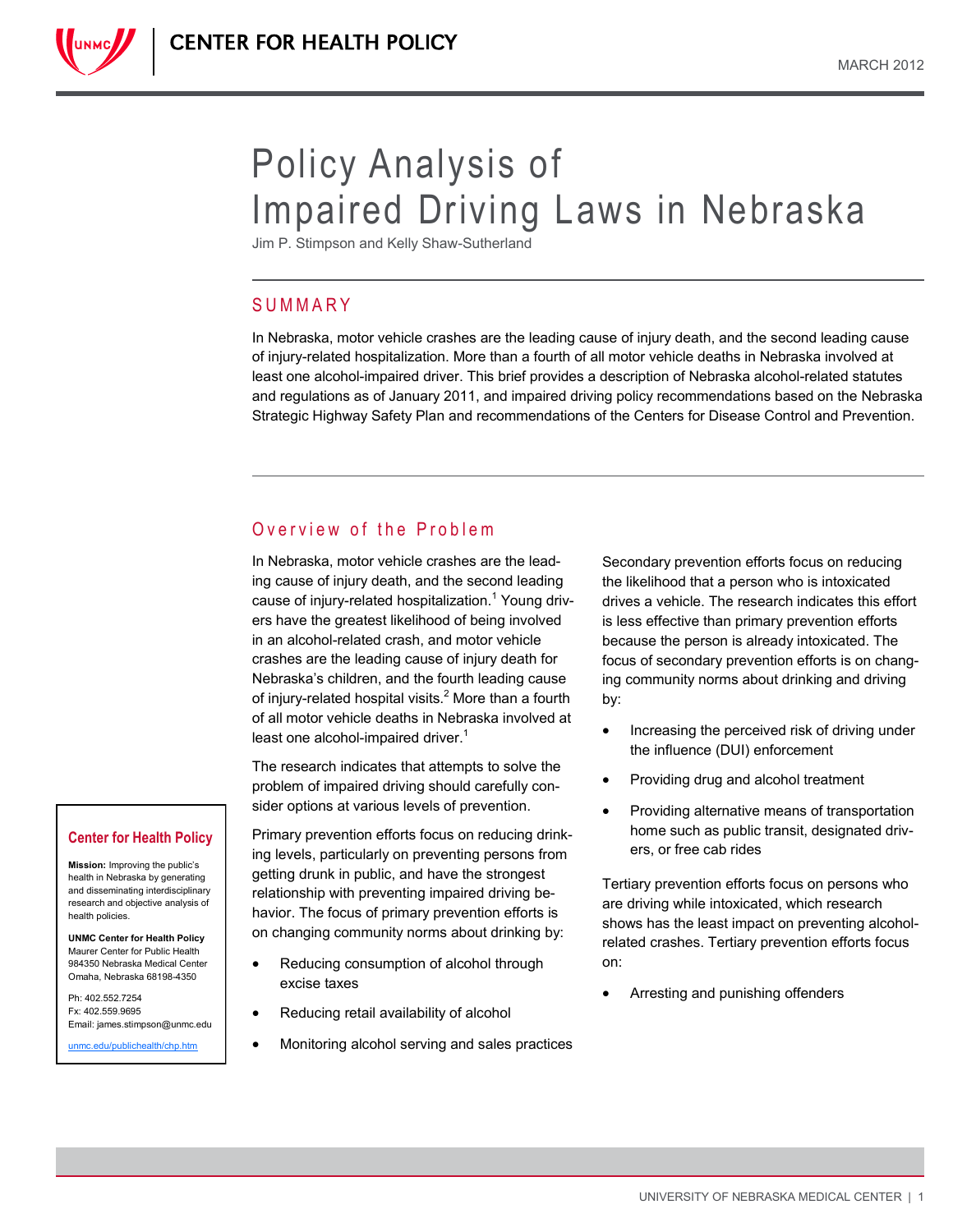| <b>Level of Prevention</b> | <b>Policy</b>                                          | Nebraska Law? |
|----------------------------|--------------------------------------------------------|---------------|
| Primary                    | <b>Price Control</b>                                   | Yes           |
|                            | Retail Availability                                    | Yes           |
|                            | Alcohol Serving & Sales Practices                      | Yes           |
|                            | <b>Graduated Drivers Licensing</b>                     | Yes           |
|                            | <b>Primary Seat Belt Laws</b>                          | Yes           |
|                            |                                                        |               |
| Secondary                  | Lower Blood Alcohol Content Limits                     | Yes           |
|                            | Zero-Tolerance Laws                                    | Yes           |
|                            | Open Container Laws                                    | Yes           |
|                            | Ignition Locks                                         | Yes           |
|                            | Sobriety Checkpoints                                   | Yes           |
|                            |                                                        |               |
| Tertiary                   | Tiered Penalty Structure (DUI offenses)                | Yes           |
|                            | Tiered Administrative Penalty Structure (SIP offenses) | No            |
|                            | Tiered Criminal Penalty Structure (SIP offenses)       | <b>No</b>     |
|                            | "Intoxication" Clearly Defined                         | Yes           |

| <b>Exhibit 1. DUI Policies by Level of Prevention in Nebraska</b> |  |  |
|-------------------------------------------------------------------|--|--|
|                                                                   |  |  |

Current Nebraska statutes cover driving under the influence/driving while intoxicated (DUI/DWI), open containers, state sales to intoxicated people (SIP), sobriety checkpoints, and underage drinking. Exhibit 2 provides a description of Nebraska alcohol-related statutes and regulations as of January 2011.

| Policy/Law                                                             | Statutory/Regulatory Requirements <sup>a, b, c,</sup>                                                                                                                                                                                                                                                                                                                                                                                                                                                                                                                                                                                                                                                                                                                                                                              | State Statutes <sup>a, b, d</sup>                                                                                                                                                                                                                                    |
|------------------------------------------------------------------------|------------------------------------------------------------------------------------------------------------------------------------------------------------------------------------------------------------------------------------------------------------------------------------------------------------------------------------------------------------------------------------------------------------------------------------------------------------------------------------------------------------------------------------------------------------------------------------------------------------------------------------------------------------------------------------------------------------------------------------------------------------------------------------------------------------------------------------|----------------------------------------------------------------------------------------------------------------------------------------------------------------------------------------------------------------------------------------------------------------------|
| Driving Under the Influence/<br>Driving While Intoxicated<br>(DUI/DWI) | The legal blood alcohol content (BAC) for adult oper-<br>$\bullet$<br>ators of noncommercial motor vehicles and recrea-<br>tional watercraft is 0.08. <sup>e</sup><br>There is zero-tolerance (BAC limit 0.02) for underage<br>٠<br>drinkers.<br>There is a tiered DUI penalty structure: penalties<br>٠<br>increase with each conviction, requiring payment for<br>an alcohol assessment and an alcohol treatment<br>program (if so ordered by a judge) at the expense of<br>the person convicted. <sup>†</sup><br>Administrative license suspension for the first offense<br>٠<br>is 180 days. Driving privileges can be restored during<br>suspension after 30 days. <sup>9</sup><br>Penalties for DUI/DWI include interlock but do not<br>٠<br>include vehicle forfeiture for multiple offenses (see<br>also open containers). | Neb. Rev. Stat. s. 60-<br>6.211.01<br>Neb. Rev. Stat. s. 60-<br>6.211.02<br>Neb. Rev. Stat. s. 60-<br>6.211.03<br>Neb. Rev. Stat. s. 60-<br>6.211.04<br>Neb. Rev. Stat. s. 37-<br>1254.01<br>Neb. Rev. Stat. s. 60-6,196<br>2001 Neb. Laws 166<br>2001 Neb. Laws 773 |

## **Exhibit 2. Nebraska Alcohol-Related Statutes and Regulations**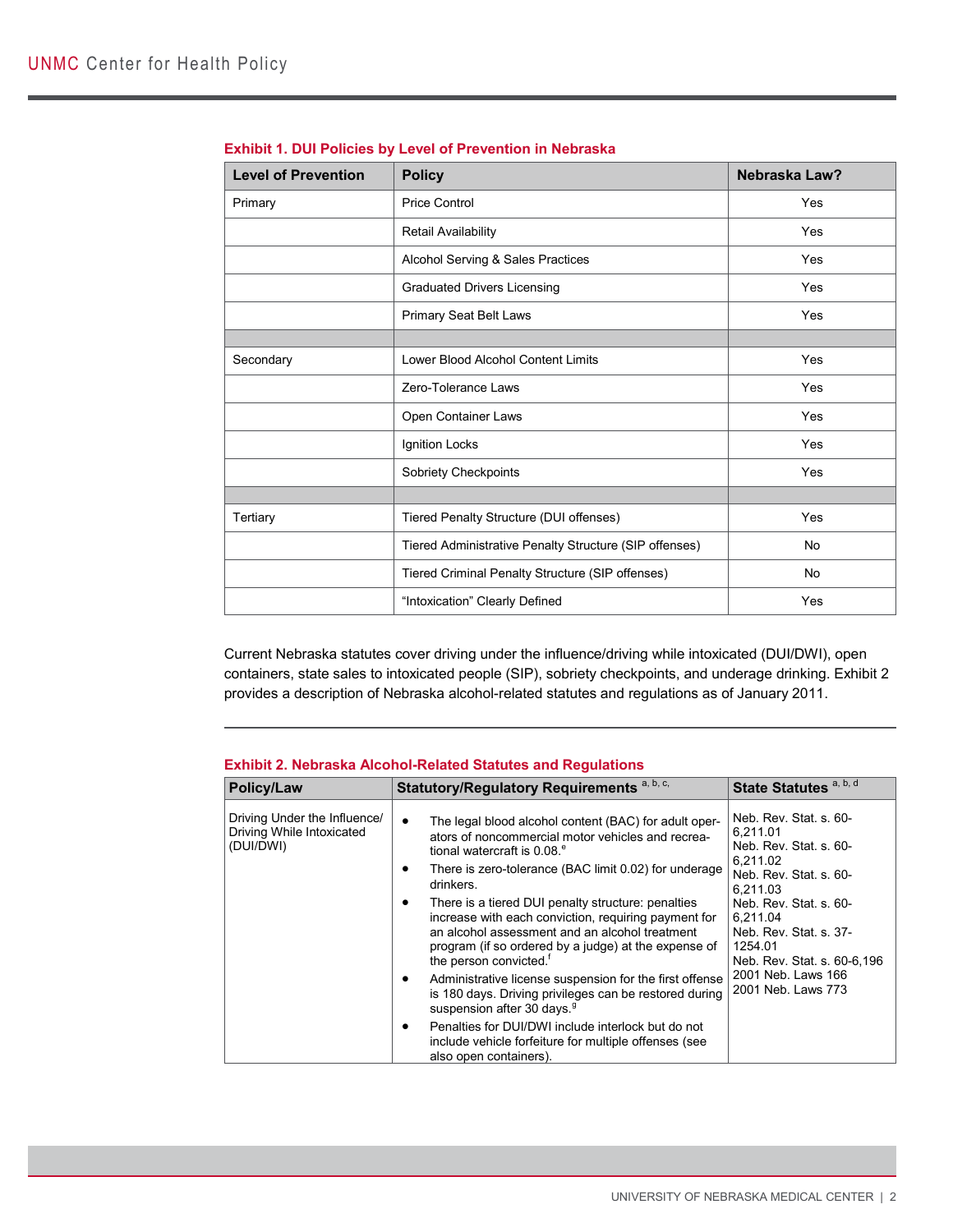| Policy/Law                                            | Statutory/Regulatory Requirements a, b, c,                                                                                                                                                                                                                                                                                                                                                                                                                                                                                                                                                  | State Statutes <sup>a, b, d</sup>                                                                                                                                                                                                                                                                                                                                                                                                                                   |
|-------------------------------------------------------|---------------------------------------------------------------------------------------------------------------------------------------------------------------------------------------------------------------------------------------------------------------------------------------------------------------------------------------------------------------------------------------------------------------------------------------------------------------------------------------------------------------------------------------------------------------------------------------------|---------------------------------------------------------------------------------------------------------------------------------------------------------------------------------------------------------------------------------------------------------------------------------------------------------------------------------------------------------------------------------------------------------------------------------------------------------------------|
| Open Containers                                       | $\bullet$<br>Possession and consumption of alcohol is prohibited<br>for both drivers and passengers on any public high-<br>way or right-of-way.                                                                                                                                                                                                                                                                                                                                                                                                                                             | Neb. Rev. Stat. s. 60-<br>6.211.08<br>Neb. Rev. Stat. s. 60-624<br>1999 Neb. Laws 585                                                                                                                                                                                                                                                                                                                                                                               |
| Retail Sales & Sales to In-<br>toxicated People (SIP) | Alcohol can be sold from 6 a.m. to 2 a.m. <sup>h</sup><br>$\bullet$<br>Incentives are provided to retailers who use electronic<br>$\bullet$<br>scanners that read birth date and other information<br>digitally encoded on valid identification cards."<br>Spirits may not be sold on- or off-premises before<br>$\bullet$<br>noon on Sundays. Beer, wine, and champagne can<br>be sold starting at 6 a.m.<br>Licensees and employees may be held criminally<br>$\bullet$<br>liable for SIP. <sup>k</sup><br>Only the licensee may be held administratively liable<br>$\bullet$<br>for SIP. | NE LB 1061, 2010<br>Neb. Admin. R. & Regs. Tit.<br>237, Ch. 6, § 019.                                                                                                                                                                                                                                                                                                                                                                                               |
| Sobriety Checkpoints                                  | $\bullet$<br>Law enforcement officials are entitled to carry out<br>sobriety checkpoints under state law.<br>United States Department of Transportation policies<br>$\bullet$<br>permit a motorist who wishes to avoid a checkpoint<br>to legally turn before entering the checkpoint area<br>unless he or she commits a traffic offense.                                                                                                                                                                                                                                                   | State v. McCleery, 560<br>N.W.2d 789 (1997) <sup>a</sup>                                                                                                                                                                                                                                                                                                                                                                                                            |
| <b>Underage Drinking</b>                              | Consumption of alcohol is prohibited, except in a<br>$\bullet$<br>parent's/guardian's home.<br>Purchase of alcohol is prohibited unless done for law<br>$\bullet$<br>enforcement purposes.<br>The State has discretionary authority to revoke driv-<br>$\bullet$<br>ing privileges for possession and consumption of<br>alcohol for those 18 years and older for a minimum<br>of 30 days.<br>It is a criminal offense to alter a valid ID or to create<br>$\bullet$<br>or manufacture a false ID to obtain alcohol.                                                                         | Neb. Rev. Stat. s. 53-1,122<br>Neb. Rev. Stat. s. 53-103<br>Neb. Rev. Stat. s. 53-103.23<br>Neb. Rev. Stat. s. 53-168.06<br>Neb. Rev. Stat. s. 53-180.01<br>Neb. Rev. Stat. s. 53-180.02<br>Neb. Rev. Stat. s. 53-180.05<br>Neb. Rev. Stat. s. 53-180.07<br>Neb. Rev. Stat. s. 53-181<br>Neb. Rev. Stat. s. 60-<br>4.111.01<br>Neb. Rev. Stat. s. 60-4,119<br>2001 Neb. Laws 114<br>2010 Neb. Laws 258, §3<br>2010 Neb. Laws 261<br>2010 Neb. Laws 861, §8 &<br>§31 |

### **Exhibit 2. Nebraska Alcohol-Related Statutes and Regulations continued...**

a Insurance Institute for Highway Safety, Highway Loss Data Institute (2011). State Highway Safety Law Summary. Retrieved from http://www.iihs.org/laws/ StateLaws.aspx?StateAbbr=NE on September 28, 2011.

<sup>b</sup>Voas R, Lacey J. *Alcohol and Highway Safety 2006: A Review of the State of Knowledge. Washington, DC: US Department of Transportation, National Highway<br>Traffic Safety Administration; 2011. Adapted from Birckmayer JD,* Crashes: Logic Model Documentation. Calverton, MD: Pacific Institute for Research and Evaluation; 2008.

<sup>c</sup>Alcohol Policy Information System (2011). *Policy Changes at a Glance*. Retrieved from http://www.alcoholpolicy.niaaa.nih.gov/APIS\_policy\_changes.html on September 1, 2011.

<sup>d</sup>Nebraska Interagency Safety Committee (March 2007). *Nebraska Strategic Highway Safety Plan: Guidance for 2007-2011*

e The BAC limit was changed from 0.1 to 0.08 in 2001.

fNebraska Revised Statute § 60- 6,197.08.

<sup>9</sup>Drivers usually must demonstrate special hardship to justify.

hLegislation passed in 2010 allows for municipalities to extend on-premises sales to 2 a.m. with two-thirds approval of city or county councils.

i In Omaha, it was illegal to sell all liquor before noon, but the Omaha city council voted 5-1 to repeal the law December 16, 2006.

<sup>j</sup>Nebraska provides incentives to retailers who use electronic scanners that read birth date and other information digitally encoded on valid identification cards. Incentives may include an affirmative defense in prosecutions for sales to minors if the retailer can show that the scanner was used properly, and restoration of sales privileges during suspension.

<sup>k</sup>Visible intoxication indicators in the regulation include the following: problems with balance; inability to maintain balance, e.g., stumbling, staggering<br>gait, bumping into furniture while walking, falling against bar over drinks, unable to pick up change; strong smell of alcohol; slurred speech, e.g., thick tongue, uncontrollable voice pitch, muttering; bloodshot and/<br>or glassy eyes, e.g., flushed face; condition of clothes and hair, e